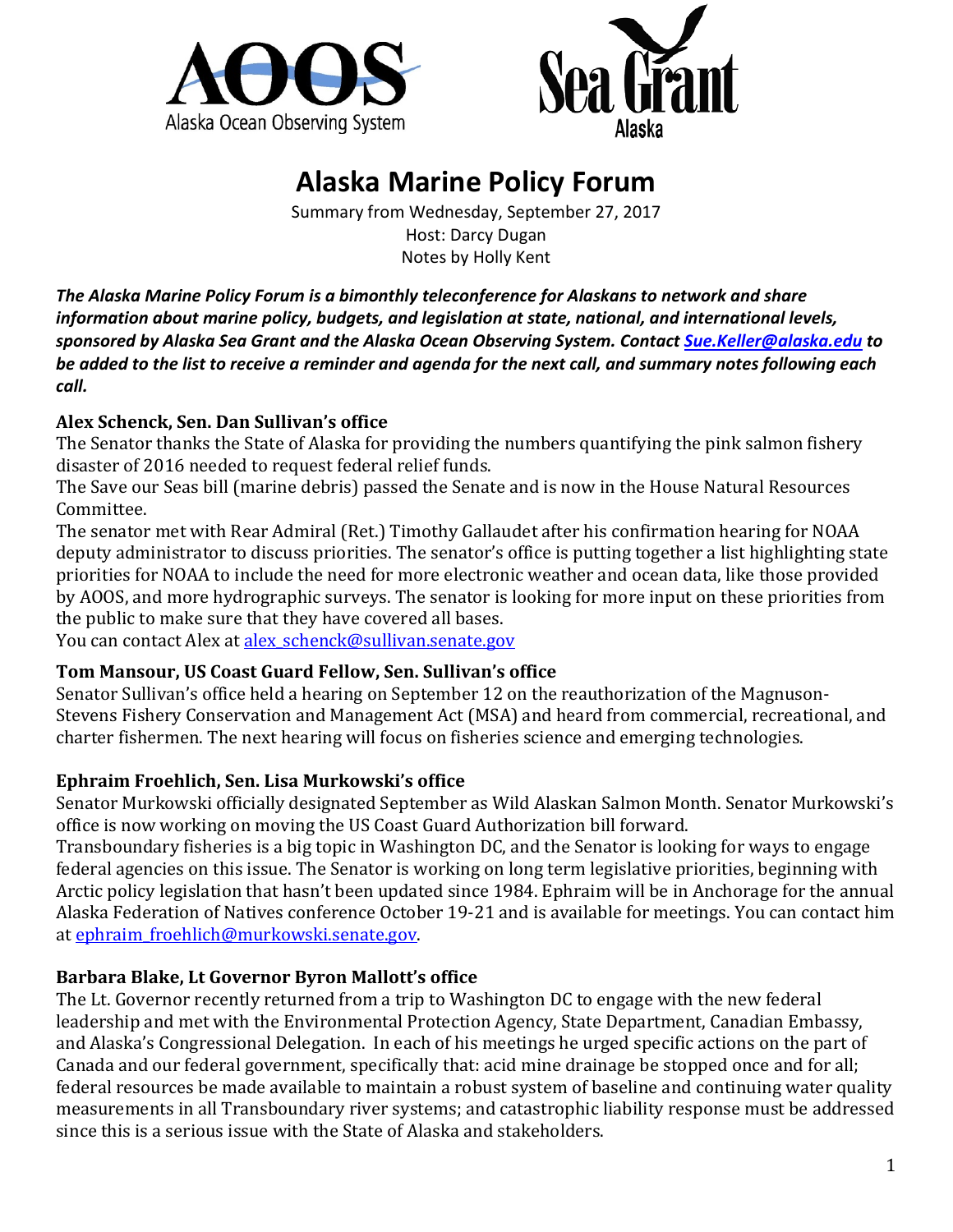The Lt. Governor will return to British Columbia in November to reach out to key officials of the new government, including the Ministers of Energy, Mines and Petroleum Resources; Indigenous Relations and Reconciliation; and Environment and Climate Change Strategy. He is also planning a trip to Ottawa with Alaska's congressional delegation to press Alaska's priorities with Canada's federal officials. Top among these priorities is the continued protection of Alaska's rivers. He will also discuss fisheries, marine policy, and climate change.

Internal discussions continue surrounding the State of Alaska's position and advocacy surrounding the MSA Reauthorization and Salmon Fisheries Management Plan within the North Pacific Fishery Management Council.

The Lt. Governor has requested continued coordination for a second fishery visioning meeting to discuss where the State would like to see fisheries in the future.

The Lt. Governor has given a directive to begin formation of an internal fisheries working group to include the heads of 6 departments. Discussions will include fisheries/marine resource sustainability. They are pursuing follow-up from their middle Yukon River visit. The State is engaged in research and analysis of Board of Fish decisions and identifying potential solutions to improve the availability of resources to those living on the Yukon.

The Lt. Governor's office continues its efforts toward inclusion of local and Alaska Native voices in the important decisions made by the State.

The Lt. Governor continues to build relationships and listen to concerns from those most affected by the Pacific Salmon Treaty negotiations.

Barbara introduced Nikoosh Carlo as the administration's new Senior Advisor for Climate Change Policy.

## **Walt Meier from National Snow and Ice Data Center**

As of this month, the extent of open water from Nome, Alaska, to the sea ice edge in the Arctic is as much as 800 miles—marking an extreme event.

Not only do the Beaufort and Chukchi Seas have a lot of open water now, but the ice directly to the north continues to melt even though we've passed the overall minimum. It's still going down, probably because of warm ocean water, as well as wind helping it.

There is going to be a lot of open water well into October, and maybe November off the north coast of Alaska.

"This is of great interest in northwestern Alaska near Nome," said Gay Sheffield, Alaska Sea Grant's Marine Advisory agent there. "The return of the ice did not occur at St. Lawrence Island last year until mid-January." There were strong weather events, including a category 2 hurricane during the last week of December, Sheffield said.

Meier guessed the ice will be quite late in returning again this year, but NSIDC does not forecast freeze-up dates. NOAA and the US Navy, as well as Alaska communities, have a lot of interest in predicting freezeup. There is a push to predict what's beyond September but we are not there yet.

Overall, the trend toward less Arctic sea ice continues. The amount of multiyear (thicker) ice is much lower than decades ago, and the new ice that forms each year is quite thin.

NSIDC monitors sea ice using passive microwave sensors on a satellite, and has records that go back to 1979. Sea ice reached its minimum on September 13 this year. The overall ice extent for the Arctic is now 1.79 million square miles, making it the eighth lowest record.

In March 2017, the melt season started with the smallest amount of sea ice ever seen in the satellite record, and progressed through May when melting slowed down. The reason it slowed was a persistent low pressure system over most of the Arctic Ocean through the summer. Cloudy skies kept solar energy from coming in and melting the ice.

Despite the slowed melting overall, in the Alaska region in the Beaufort and Chukchi Seas, "we really saw it melt back quite far north, as folks may be aware. The ice edge got to almost 80 degrees north." Walt cannot confirm this, but it looks like in some areas that's as far north as they've ever seen it.